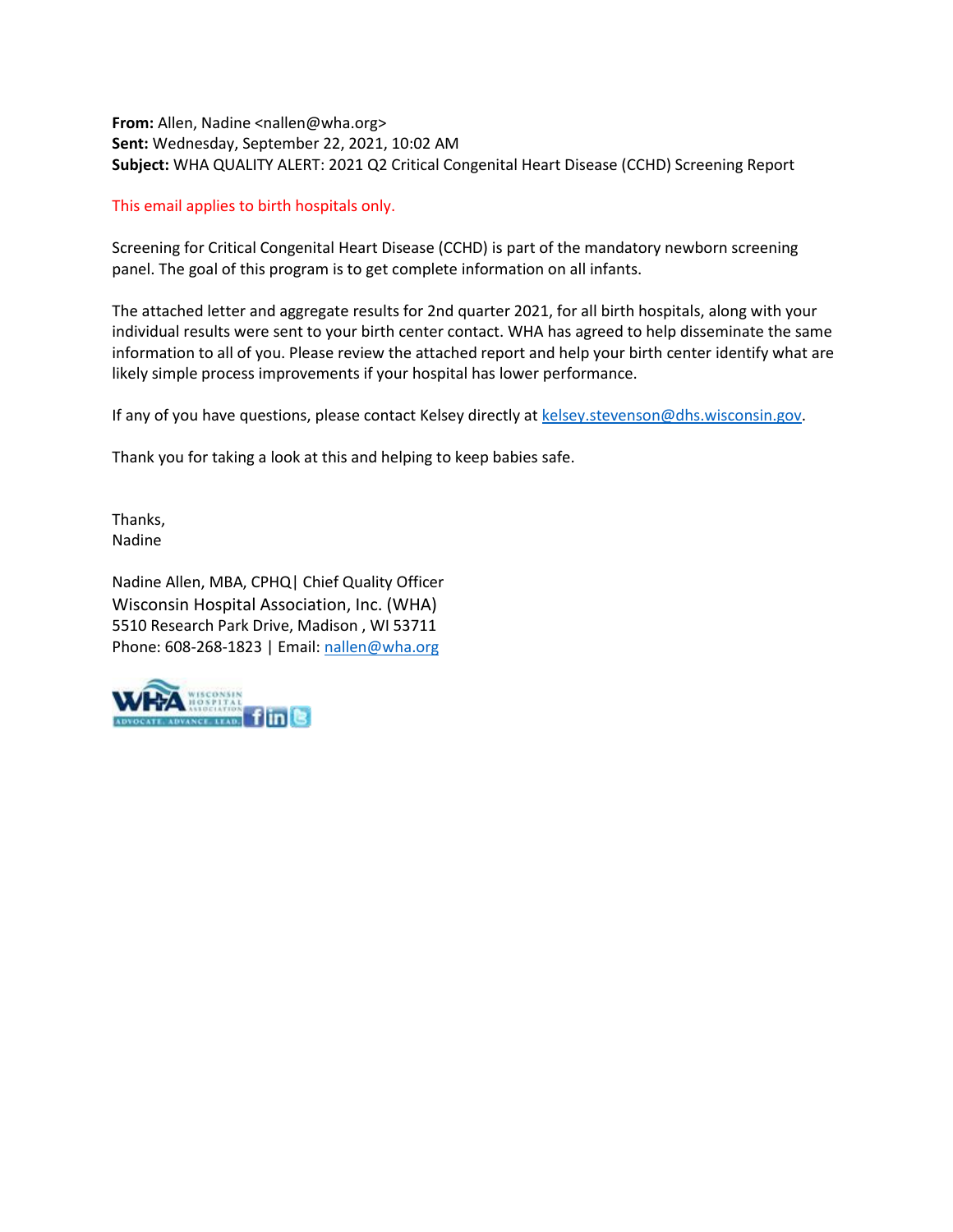#### **DIVISION OF PUBLIC HEALTH**

Tony Evers Governor



## **State of Wisconsin** Telephone: 608-266-1251 Department of Health Services

1 WEST WILSON STREET PO BOX 2659 MADISON WI 53701-2659

Fax: 608-267-2832<br>TTY: 711 or 800-947-3529

Karen Timberlake Interim Secretary

Date: September 17, 2021

To: Newborn Nursery Managers and Out-of-Hospital Birth Attendants

Re: Newborn Critical Congenital Heart Disease Screening, April 1–June 30, 2021

The Wisconsin Department of Health Services (DHS) added screening for Critical Congenital Heart Disease (CCHD) by pulse oximetry to the Wisconsin Newborn Screening Program's panel of conditions, effective July 1, 2014, per Wis. Admin. Code § DHS 115.4.

Enclosed is a copy of your individual hospital or out-of-hospital report based on information submitted on the Newborn Screening Blood Collection form (blood card) to the Wisconsin State Laboratory of Hygiene (WSLH) for babies born between April 1 and June 30, 2021. Also included is a copy of a summary report organized by screening rates by individual hospitals. This report, in partnership with the Wisconsin Hospital Association (WHA), will be shared by WHA with hospital quality managers.

The DHS Newborn Screening Program contracts with Wisconsin SHINE (Screening Hearts in Newborns) at the University of Wisconsin School of Medicine and Public Health in collaboration with the Medical College of Wisconsin to support implementation of universal screening for CCHD. Wisconsin SHINE (http://www.wisconsinshine.org/) provides:

- CCHD screening protocols for the well-baby nursery and NICU.
- Technical assistance for questions about screening policy or procedure.
- Staff and parent education materials.
- Information on reporting screening results.

Included as part of the summary report are tips to help improve CCHD reporting created by Wisconsin SHINE. If you have questions on CCHD screening protocols or results, please contact Andrea Blom, Wisconsin SHINE, by email at adblom@pediatrics.wisc.edu. If you have questions on the data report methodology, please contact Kelsey Stevenson, Newborn Screening Data and System Integration Specialist, at the Department of Health Services by email at Kelsey.Stevenson@dhs.wisconsin.gov.

Thank you,

Rolent 1 Stee

Robert D. Steiner, MD Newborn Screening Program Medical Consultant Bureau of Community Health Promotion Wisconsin Division of Public Health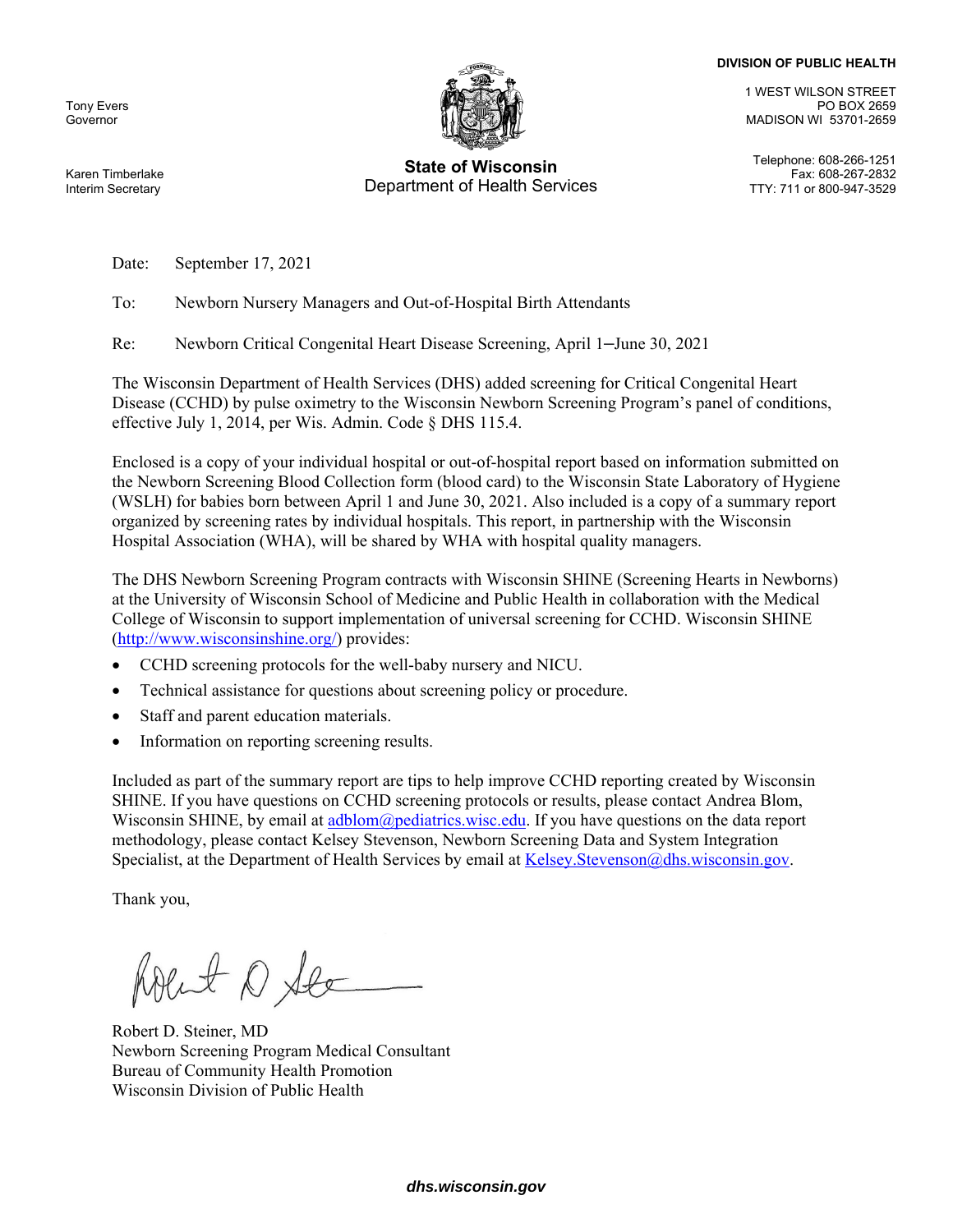



# NEWBORN CRITICAL CONGENITAL HEART DISEASE (CCHD) SCREENING IN WISCONSIN

The Wisconsin Department of Health Services (DHS) added screening for Critical Congenital Heart Disease (CCHD) by pulse oximetry to the Wisconsin Newborn Screening Program's panel of conditions, effective **July 3, 2014,** as per DHS 115.4.

## **CCHD Newborn Screening Report - April 1 to June 30, 2021**

In the second quarter of 2021, the following CCHD screening information was submitted on the Newborn Screening Blood Collection form (blood card) by providers to the Wisconsin State Laboratory of Hygiene (WSLH). *No CCHD screening information was reported for 0.9% of births – an improvement from 5.7% of births as reported in 2016.*

| <b>SCREENING REPORT</b>                                           | <b>YOUR DATA</b>                        | <b>STATEWIDE</b> |  |  |
|-------------------------------------------------------------------|-----------------------------------------|------------------|--|--|
| <b>Total Newborn Screening Records</b>                            | «total»                                 | 15,970           |  |  |
| <b>Babies Who Passed Screening</b>                                | «pass» $(100.0\%)$                      | 15,110           |  |  |
| Babies Who Failed Screening                                       | «fail»                                  | 30               |  |  |
| Babies Screened – Result Unknown                                  | «unknown»                               | $\theta$         |  |  |
| Babies Not Screened – Reason Not Screened<br>Reported             | «tot reas» $(0.0\%)$                    | 690 (4.3%)       |  |  |
| • Not Screened – Refused Screen                                   | «refusd»                                | 38               |  |  |
| • Not Screened – Transferred                                      | $\langle \langle \text{transf} \rangle$ | 134              |  |  |
| • Not Screened – Deceased                                         | $\langle \text{decd} \rangle$           | 11               |  |  |
| • Not Screened – Echo Normal                                      | «echoN»                                 | 25               |  |  |
| • Not Screened – Confirmed Heart Disease                          | «CHD»                                   | 6                |  |  |
| • Not Screened – Other Reason                                     | «other»                                 | 476              |  |  |
| Missing - No Pass/Fail/Unknown or Not Screened<br>Reason Reported | «missing» $(0.0\%)$                     | 140              |  |  |

### «submittr»

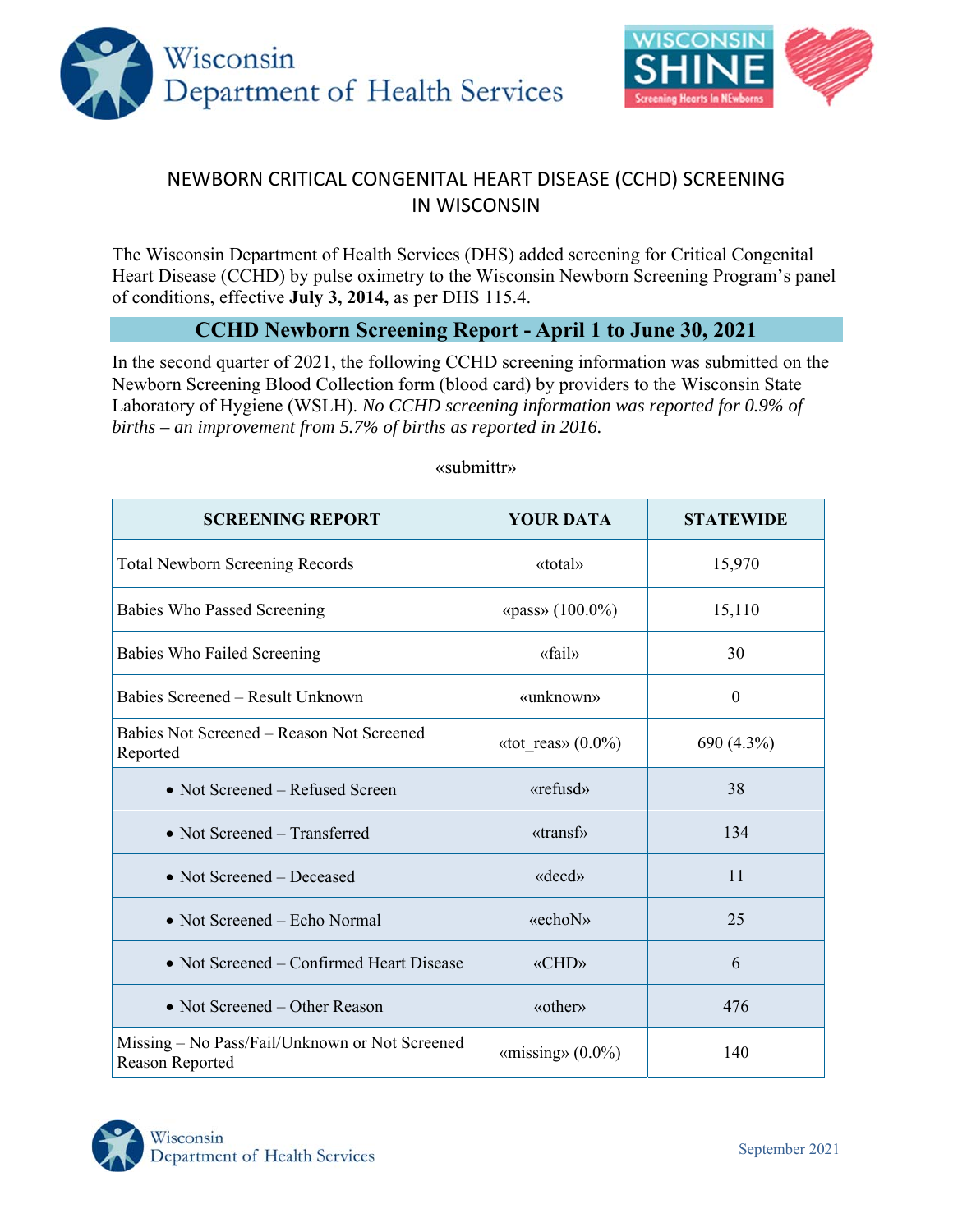



The DHS contracts with Wisconsin SHINE (http://www.wisconsinshine.org/)

at the University of Wisconsin School of Medicine and Public Health in collaboration with the Medical College of Wisconsin to support implementation of universal screening for CCHD. Wisconsin SHINE provides:

- Pulse oximetry screening information
- CCHD screening protocols for the well-baby nursery and NICU
- Technical assistance for questions about screening policy or procedure
- Staff and parent education materials
- Information on reporting screening results

If a baby fails his or her pulse oximetry screening, please follow best practices for a newborn with a potentially serious medical problem. **Please contact the Wisconsin SHINE office (608- 265-1894) whenever a baby fails pulse oximetry screening or for questions regarding your CCHD screening report.** 

## **Reminders:**

- Since July 1, 2015, hospitals are **required** to submit a Newborn Screening Blood Collection form for **every baby born in their facility**. Newborn Screening Blood Collection forms must be completed and submitted regardless of whether blood screening is performed.
- Newborn screening specimens should be collected between 24 and 48 hours after birth. Blood specimens should be sent to the WSLH within 24 hours of collection.
- Instructions for completing the Newborn Screening Blood Collection form are available at the WSLH Newborn Screening website (http://www.slh.wisc.edu/clinical/newborn/healthcare-professionals-guide/how-to-collect-a-blood-specimen/how-to-complete-the-bloodcollection-form/). Cards without blood sample collection will be replaced without charge on a monthly basis. Please contact Dr. Mei Baker at mwbaker@wisc.edu or 608-890-1796 if you have any questions.
- Point-of-care screening (hearing and CCHD) should never delay submitting blood cards to the WSLH. If a baby is not going to be screened for CCHD, the reason should be recorded. Mark the appropriate reason under **Not Screened** on the Newborn Screening Blood Collection form.
- Enter hearing and CCHD screening results directly into WE-TRAC (https://phin.wisconsin.gov/wetrac/) even after the blood card has been submitted.
	- o Please do not send hearing or CCHD screening results that were not on the blood sample form to WSLH.

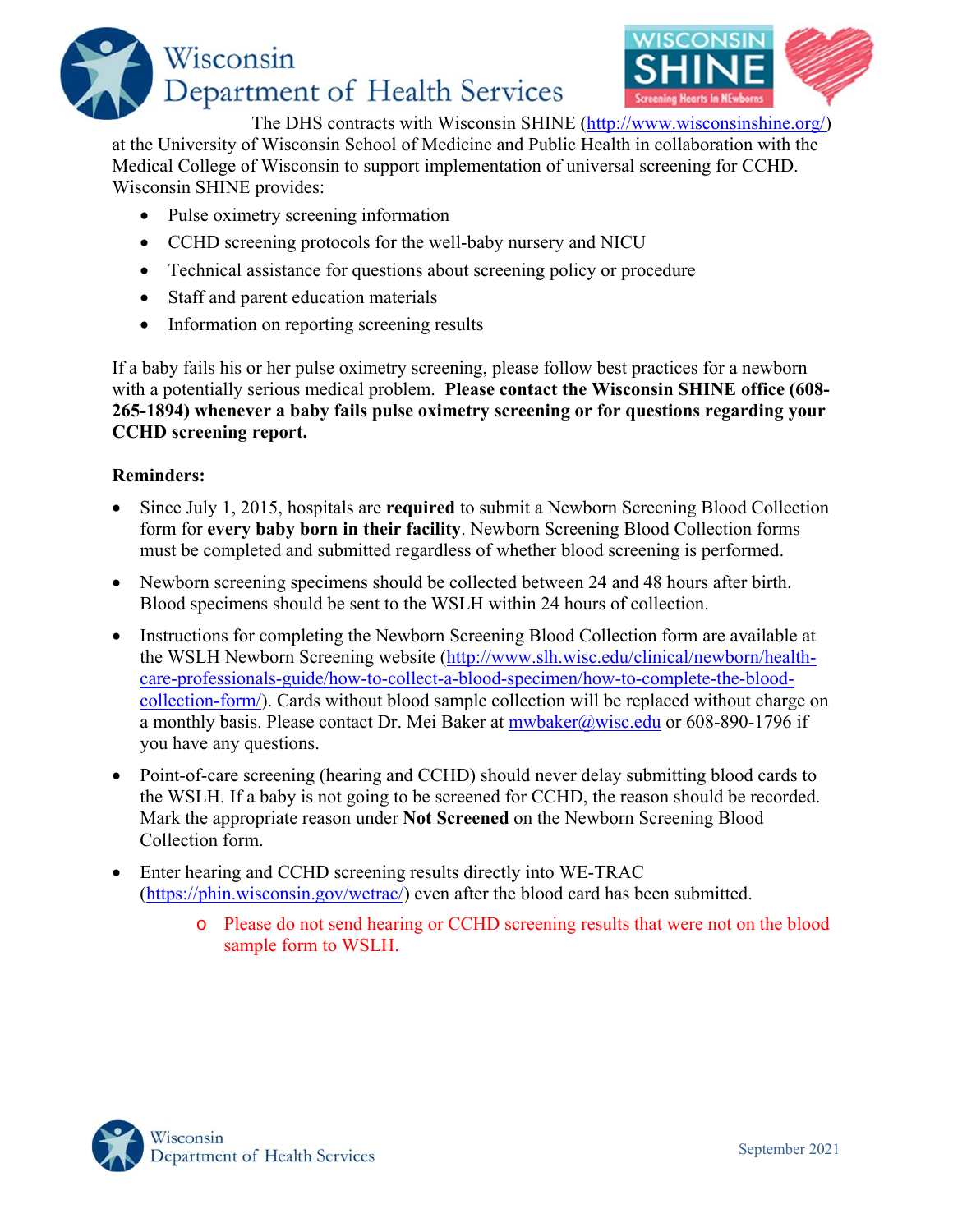



## Newborn Critical Congenital Heart Disease Screening in Wisconsin **April 1 to June 30, 2021**

This report is a summary of newborn critical congenital heart disease (CCHD) screening results as submitted by hospitals and out of hospital providers on the Newborn Screening Blood Collection form (blood card) to the Wisconsin State Laboratory of Hygiene (WSLH). CCHD screening by pulse oximetry was added to the Wisconsin Newborn Screening Program's panel of conditions, effective July 3, 2014, as per Wis. Admin. Code § DHS 115.4.

Screening Results include **Pass**, **Fail** and **Unknown**. Not Screened Reasons include **Refused**, **Transferred**, **Deceased**, **Echo Normal**, **Confirmed Heart Disease**, and **Other**. This report is organized by report rates, with the highest rates appearing first. Total report rate includes all babies screened, or not screened but with a reason reported. If you have questions on this report, please contact Kelsey Stevenson at the Department of Health Services at Kelsey.Stevenson@dhs.wisconsin.gov or 608‐590‐5142. If you have questions on screening protocols or missing results, please contact Andrea Blom at the Wisconsin SHINE Project at adblom@pediatrics.wisc.edu.

**Reminder:** Point‐of‐care screening (hearing and CCHD) should never delay submitting blood cards to the WSLH. If CCHD pulse oximetry testing is not done by the time the blood specimen is ready, update the point‐of‐care screening results in WE‐TRAC.

#### **Tips for hospitals when completing blood cards:**

- Take a moment to review what is being sent. Did I record everything? Can I read it? Does it make sense?
- Please remember to check Pass or Fail when recording the Pulse Ox Screen Date on the newborn screening card. Cards with date and/or time only will be counted as Missing (No screening information reported).
- Please make all CCHD and hearing screening updates in WE‐TRAC.
- **Do not fax CCHD or hearing screening updates to WSLH**

| <b>Blood Card Submitter</b>              | <b>Reports Received</b><br>(Screen Result or Reason Not Screened<br>Reported) |               |                |              | <b>Missing</b><br>(No Information<br>Reported) | <b>Total</b><br><b>Records</b> |     |
|------------------------------------------|-------------------------------------------------------------------------------|---------------|----------------|--------------|------------------------------------------------|--------------------------------|-----|
|                                          | <b>Percent</b>                                                                | <b>Result</b> | Reason         | <b>Total</b> | <b>Missing</b>                                 | <b>Percent</b>                 |     |
| Amery Regional Medical Center            | 100.0%                                                                        | 21            | 0              | 21           | 0                                              | 0.0%                           | 21  |
| <b>Ascension CSM-Ozaukee</b>             | 100.0%                                                                        | 117           | 0              | 117          | 0                                              | 0.0%                           | 117 |
| Ascension Mercy Hospital-Oshkosh         | 100.0%                                                                        | 91            | $\overline{2}$ | 93           | 0                                              | 0.0%                           | 93  |
| Ascension NE Wisconsin St. Elizabeth     | 100.0%                                                                        | 298           | 12             | 310          | 0                                              | 0.0%                           | 310 |
| Ascension St. Joseph Hosp-Milwaukee      | 100.0%                                                                        | 404           | 17             | 421          | 0                                              | 0.0%                           | 421 |
| Ascension St. Michael's Hospital-Stevens | 100.0%                                                                        | 68            | 2              | 70           | 0                                              | 0.0%                           | 70  |
| Aspirus Langlade Hospital-Antigo         | 100.0%                                                                        | 53            | 0              | 53           | $\Omega$                                       | 0.0%                           | 53  |
| Aspirus Medford Hospital                 | 100.0%                                                                        | 36            | 0              | 36           | 0                                              | 0.0%                           | 36  |
| Aspirus Riverview Hospital and Clinics-  | 100.0%                                                                        | 123           | 1              | 124          | 0                                              | 0.0%                           | 124 |
| Aspirus St. Mary's Hospital-Rhinelander  | 100.0%                                                                        | 51            | 0              | 51           | 0                                              | 0.0%                           | 51  |
| Aurora Lakeland Medical Center-Elkhorn   | 100.0%                                                                        | 190           | 0              | 190          | 0                                              | 0.0%                           | 190 |
| Aurora Medical Center Bay Area           | 100.0%                                                                        | 39            | 0              | 39           | 0                                              | 0.0%                           | 39  |
| Aurora Medical Center-Kenosha            | 100.0%                                                                        | 282           | 4              | 286          | 0                                              | 0.0%                           | 286 |

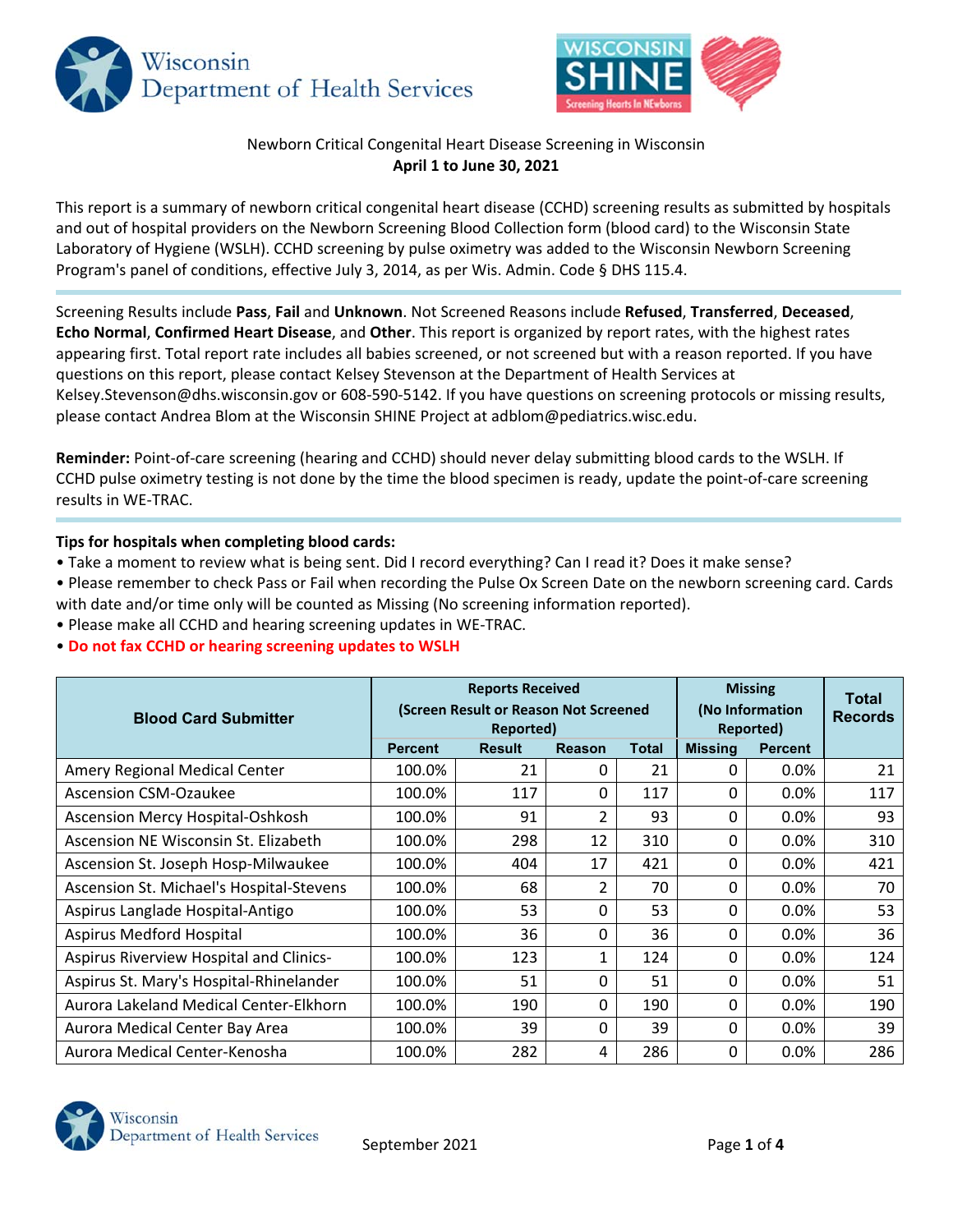



| <b>Reports Received</b><br>(Screen Result or Reason Not Screened<br><b>Blood Card Submitter</b><br><b>Reported)</b> |                                                  |     |                |                | <b>Missing</b><br>(No Information<br><b>Reported)</b> | Total<br><b>Records</b> |     |
|---------------------------------------------------------------------------------------------------------------------|--------------------------------------------------|-----|----------------|----------------|-------------------------------------------------------|-------------------------|-----|
|                                                                                                                     | <b>Result</b><br><b>Reason</b><br><b>Percent</b> |     | <b>Total</b>   | <b>Missing</b> | <b>Percent</b>                                        |                         |     |
| Aurora Medical Center-Oshkosh                                                                                       | 100.0%                                           | 201 | 4              | 205            | 0                                                     | 0.0%                    | 205 |
| Aurora Medical Center-Summit                                                                                        | 100.0%                                           | 149 | 3              | 152            | 0                                                     | 0.0%                    | 152 |
| <b>Aurora Medical Center-Two Rivers</b>                                                                             | 100.0%                                           | 94  | 0              | 94             | 0                                                     | 0.0%                    | 94  |
| Aurora Sheboygan Memorial Medical                                                                                   | 100.0%                                           | 221 | 4              | 225            | 0                                                     | 0.0%                    | 225 |
| Beaver Dam Community Hospital                                                                                       | 100.0%                                           | 67  | 0              | 67             | 0                                                     | 0.0%                    | 67  |
| Bellin Hospital-Green Bay                                                                                           | 100.0%                                           | 380 | $\overline{7}$ | 387            | 0                                                     | 0.0%                    | 387 |
| Crossing Rivers Health-Prairie du Chien                                                                             | 100.0%                                           | 40  | 0              | 40             | 0                                                     | 0.0%                    | 40  |
| Fort HealthCare                                                                                                     | 100.0%                                           | 96  | 0              | 96             | 0                                                     | 0.0%                    | 96  |
| <b>Froedtert Community Memorial Hospital</b>                                                                        | 100.0%                                           | 200 | 1              | 201            | 0                                                     | 0.0%                    | 201 |
| Froedtert South - St. Catherine                                                                                     | 100.0%                                           | 166 | 3              | 169            | 0                                                     | 0.0%                    | 169 |
| Grant Regional Health Center-Lancaster                                                                              | 100.0%                                           | 22  | 0              | 22             | 0                                                     | 0.0%                    | 22  |
| Hayward Area Memorial Hospital                                                                                      | 100.0%                                           | 34  | 0              | 34             | 0                                                     | 0.0%                    | 34  |
| Holy Family Memorial Medical Center                                                                                 | 100.0%                                           | 24  | 0              | 24             | 0                                                     | 0.0%                    | 24  |
| HSHS Sacred Heart Hospital-Eau Claire                                                                               | 100.0%                                           | 182 | 3              | 185            | 0                                                     | 0.0%                    | 185 |
| HSHS St. Nicholas Hospital-Sheboygan                                                                                | 100.0%                                           | 60  | 0              | 60             | 0                                                     | 0.0%                    | 60  |
| HSHS St. Vincent Hospital-Green Bay                                                                                 | 100.0%                                           | 381 | 24             | 405            | 0                                                     | 0.0%                    | 405 |
| Marshfield Clinic-Eau Claire Center                                                                                 | 100.0%                                           | 118 | $\mathbf{1}$   | 119            | 0                                                     | 0.0%                    | 119 |
| <b>Marshfield Medical Center-Weston</b>                                                                             | 100.0%                                           | 95  | $\mathbf{1}$   | 96             | 0                                                     | 0.0%                    | 96  |
| Mayo Clinic Health System-Eau Claire                                                                                | 100.0%                                           | 246 | 11             | 257            | 0                                                     | 0.0%                    | 257 |
| Mayo Clinic Health System-Franciscan La                                                                             | 100.0%                                           | 147 | 3              | 150            | 0                                                     | 0.0%                    | 150 |
| Mayo Clinic Health System-Northland                                                                                 | 100.0%                                           | 38  | $\mathbf{1}$   | 39             | 0                                                     | 0.0%                    | 39  |
| Mayo Clinic Health System-Red Cedar                                                                                 | 100.0%                                           | 63  | 3              | 66             | 0                                                     | 0.0%                    | 66  |
| <b>Memorial Medical Center-Ashland</b>                                                                              | 100.0%                                           | 48  | 1              | 49             | 0                                                     | 0.0%                    | 49  |
| Mile Bluff Medical Center-Mauston                                                                                   | 100.0%                                           | 31  | 0              | 31             | 0                                                     | 0.0%                    | 31  |
| Monroe Clinic                                                                                                       | 100.0%                                           | 128 | 1              | 129            | 0                                                     | 0.0%                    | 129 |
| Prairie Ridge Health                                                                                                | 100.0%                                           | 32  | 0              | 32             | 0                                                     | 0.0%                    | 32  |
| ProHealth Oconomowoc Memorial                                                                                       | 100.0%                                           | 83  | 0              | 83             | 0                                                     | 0.0%                    | 83  |
| ProHealth Waukesha Memorial Hospital                                                                                | 100.0%                                           | 403 | 16             | 419            | 0                                                     | 0.0%                    | 419 |
| Reedsburg Area Medical Center                                                                                       | 100.0%                                           | 47  | 0              | 47             | 0                                                     | 0.0%                    | 47  |
| <b>Richland Hospital</b>                                                                                            | 100.0%                                           | 43  | $\mathbf{1}$   | 44             | 0                                                     | 0.0%                    | 44  |
| Sauk Prairie Healthcare                                                                                             | 100.0%                                           | 113 | 0              | 113            | 0                                                     | 0.0%                    | 113 |
| Southwest Health Center-Platteville                                                                                 | 100.0%                                           | 53  | 0              | 53             | 0                                                     | 0.0%                    | 53  |
| SSM Health St. Mary's Hospital Janesville                                                                           | 100.0%                                           | 105 | 0              | 105            | 0                                                     | 0.0%                    | 105 |
| SSM Health St. Mary's Hospital Madison                                                                              | 100.0%                                           | 461 | 66             | 527            | 0                                                     | 0.0%                    | 527 |
| SSM St. Clare Hospital-Baraboo                                                                                      | 100.0%                                           | 38  | 0              | 38             | 0                                                     | 0.0%                    | 38  |

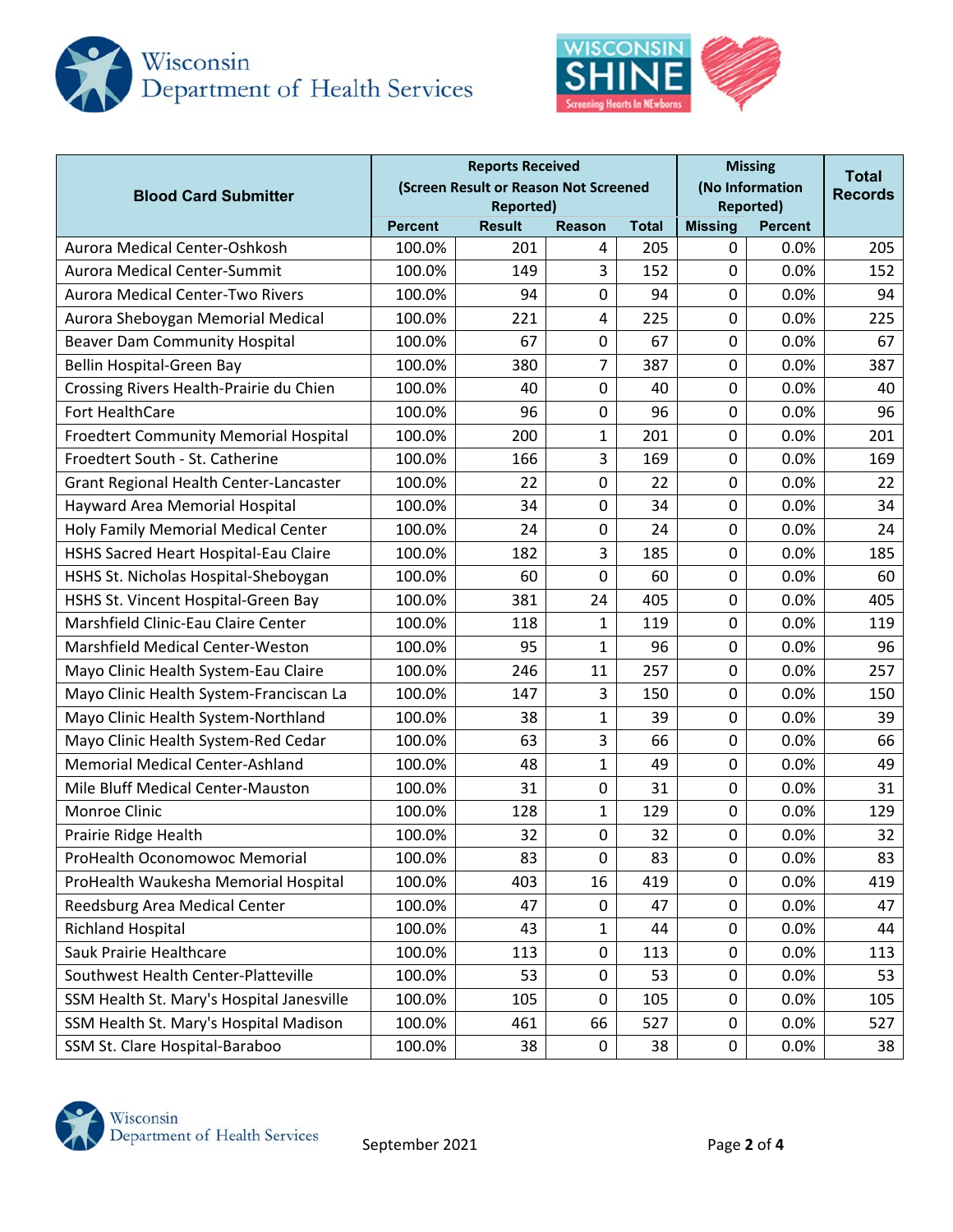



| <b>Blood Card Submitter</b>               | <b>Reports Received</b><br>(Screen Result or Reason Not Screened Reported) |                                                |                |       |                | <b>Missing</b><br>(No Information<br><b>Reported)</b> |       |  |
|-------------------------------------------|----------------------------------------------------------------------------|------------------------------------------------|----------------|-------|----------------|-------------------------------------------------------|-------|--|
|                                           | <b>Percent</b>                                                             | <b>Result</b><br><b>Reason</b><br><b>Total</b> |                |       | <b>Missing</b> |                                                       |       |  |
| <b>ThedaCare Medical Center-Berlin</b>    | 100.0%                                                                     | 28                                             | 0              | 28    | 0              | 0.0%                                                  | 28    |  |
| ThedaCare Medical Center-Shawano          | 100.0%                                                                     | 38                                             | 0              | 38    | 0              | 0.0%                                                  | 38    |  |
| <b>ThedaCare Medical Center-Waupaca</b>   | 100.0%                                                                     | 26                                             | 3              | 29    | 0              | 0.0%                                                  | 29    |  |
| ThedaCare Regional-Neenah                 | 100.0%                                                                     | 404                                            | 30             | 434   | 0              | 0.0%                                                  | 434   |  |
| <b>Tomah Health</b>                       | 100.0%                                                                     | 59                                             | 1              | 60    | 0              | 0.0%                                                  | 60    |  |
| <b>Upland Hills Health</b>                | 100.0%                                                                     | 66                                             | 0              | 66    | $\mathbf 0$    | 0.0%                                                  | 66    |  |
| Vernon Memorial Healthcare-Viroqua        | 100.0%                                                                     | 29                                             | 0              | 29    | 0              | 0.0%                                                  | 29    |  |
| Watertown Regional Medical Center         | 100.0%                                                                     | 40                                             | 0              | 40    | 0              | 0.0%                                                  | 40    |  |
| Western Wisconsin Health-Baldwin          | 100.0%                                                                     | 53                                             | 5              | 58    | 0              | 0.0%                                                  | 58    |  |
| Westfields Hospital & Clinic-New          | 100.0%                                                                     | 19                                             | 0              | 19    | 0              | 0.0%                                                  | 19    |  |
| <b>Ascension Healthcare-Elmbrook</b>      | 100.0%                                                                     | 92                                             | 2              | 94    | 0              | 0.0%                                                  | 94    |  |
| <b>Ascension CSM Women's-Milwaukee</b>    | 99.8%                                                                      | 582                                            | 28             | 610   | $\mathbf{1}$   | 0.2%                                                  | 611   |  |
| Unity Point Health Meriter-Madison        | 99.8%                                                                      | 1,171                                          | 125            | 1,296 | 3              | 0.2%                                                  | 1,299 |  |
| <b>Marshfield Medical Center</b>          | 99.6%                                                                      | 223                                            | 27             | 250   | 1              | 0.4%                                                  | 251   |  |
| ThedaCare Regional Medical Center-        | 99.6%                                                                      | 232                                            | 8              | 240   | 1              | 0.4%                                                  | 241   |  |
| St. Agnes Hospital                        | 99.4%                                                                      | 171                                            | $\overline{2}$ | 173   | $\mathbf 1$    | 0.6%                                                  | 174   |  |
| Froedtert St. Joseph's Hospital-West Bend | 99.4%                                                                      | 158                                            | $\mathbf{1}$   | 159   | $\mathbf{1}$   | 0.6%                                                  | 160   |  |
| All Saints Hospital - Racine              | 99.4%                                                                      | 307                                            | 10             | 317   | $\overline{2}$ | 0.6%                                                  | 319   |  |
| Froedtert & MCW                           | 99.3%                                                                      | 764                                            | 96             | 860   | 6              | 0.7%                                                  | 866   |  |
| Ascension St. Francis Hospital            | 99.1%                                                                      | 106                                            | 0              | 106   | $\mathbf 1$    | 0.9%                                                  | 107   |  |
| Aurora BayCare Medical Center-Green       | 99.0%                                                                      | 395                                            | 14             | 409   | 4              | 1.0%                                                  | 413   |  |
| Mercyhealth Hospital-Janesville           | 99.0%                                                                      | 197                                            | 5              | 202   | $\overline{2}$ | 1.0%                                                  | 204   |  |
| Lakeview Medical Center-Rice Lake         | 99.0%                                                                      | 95                                             | 1              | 96    | 1              | 1.0%                                                  | 97    |  |
| Hudson Hospital                           | 98.6%                                                                      | 135                                            | 5              | 140   | $\overline{2}$ | 1.4%                                                  | 142   |  |
| <b>Gundersen Health System</b>            | 98.5%                                                                      | 438                                            | 9              | 447   | 7              | 1.5%                                                  | 454   |  |
| Aspirus Wausau Hospital                   | 98.4%                                                                      | 360                                            | 20             | 380   | 6              | 1.6%                                                  | 386   |  |
| Aurora West Allis Medical Center          | 98.4%                                                                      | 812                                            | 42             | 854   | 14             | 1.6%                                                  | 868   |  |
| <b>Aurora Medical Center-Grafton</b>      | 98.4%                                                                      | 300                                            | 3              | 303   | 5              | 1.6%                                                  | 308   |  |
| <b>County Health Departments</b>          | 98.4%                                                                      | 58                                             | $\overline{2}$ | 60    | $\mathbf 1$    | 1.6%                                                  | 61    |  |
| Marshfield Medical Center-Minocqua        | 98.3%                                                                      | 55                                             | $\overline{2}$ | 57    | 1              | 1.7%                                                  | 58    |  |
| <b>Beloit Health System</b>               | 97.6%                                                                      | 80                                             | $\overline{2}$ | 82    | $\overline{2}$ | 2.4%                                                  | 84    |  |
| Waupun Memorial Hospital                  | 97.6%                                                                      | 41                                             | 0              | 41    | 1              | 2.4%                                                  | 42    |  |
| St. Croix Regional Medical Center         | 97.1%                                                                      | 67                                             | 0              | 67    | 2              | 2.9%                                                  | 69    |  |
| <b>Black River Memorial Hospital</b>      | 96.9%                                                                      | 31                                             | 0              | 31    | 1              | 3.1%                                                  | 32    |  |
| <b>Out of Hospital Providers</b>          | 96.5%                                                                      | 491                                            | 29             | 520   | 19             | 3.5%                                                  | 539   |  |
| Divine Savior Healthcare                  | 96.3%                                                                      | 52                                             | 0              | 52    | $\overline{2}$ | 3.7%                                                  | 54    |  |